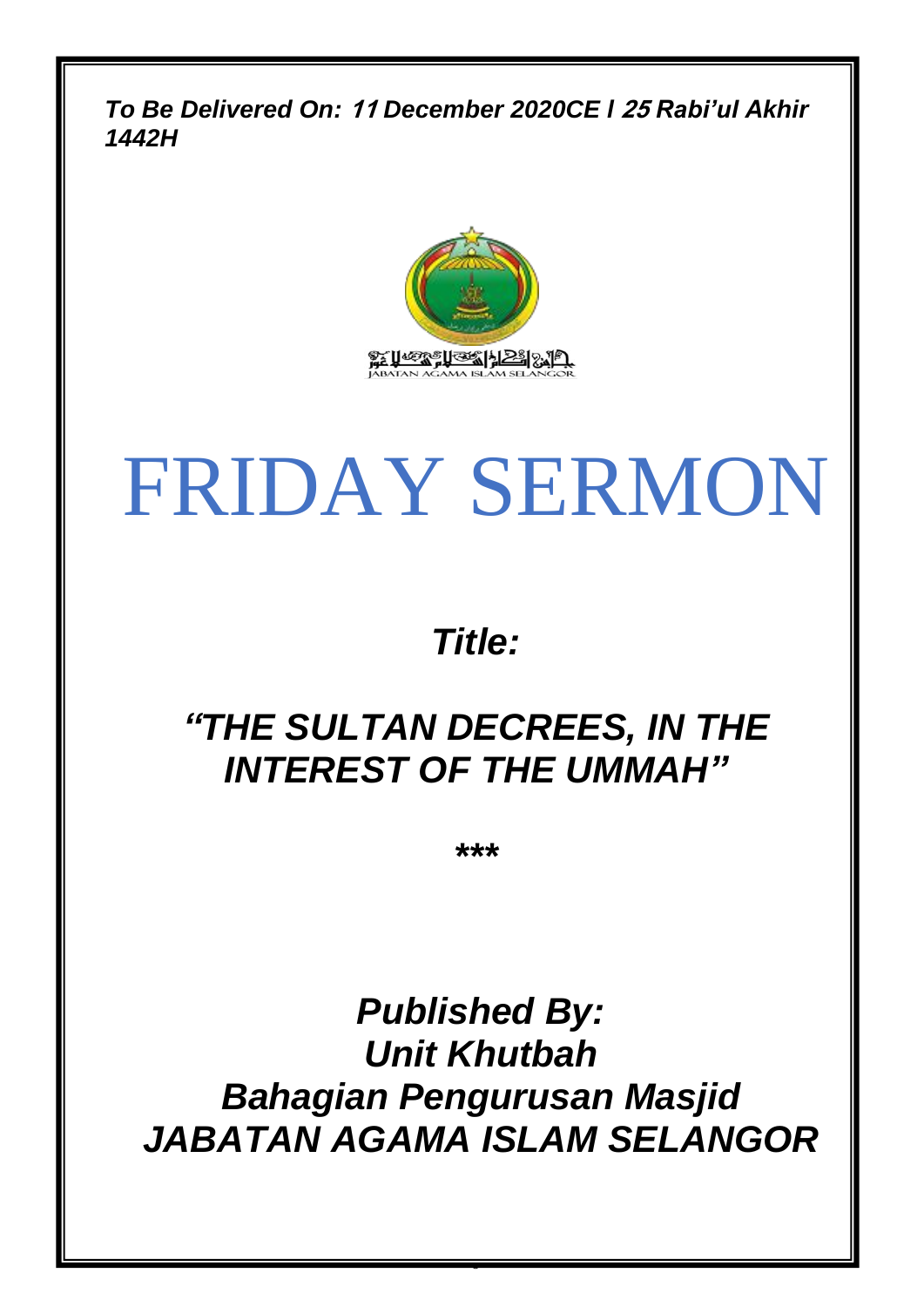*Jabatan Agama Islam Selangor*

## *"THE SULTAN DECREES, IN THE INTEREST OF THE UMMAH"*

.<br>-<br>-ن<br>ا<br>ا اَلْحَمْدُ لِلَّهِ الْقَائِلِ : إِنَّ ٱللَّهَ يَأْمُرُكُمْ أَن تُؤَدُّواْ ٱلْأَمَننتِ إِلَىٰٓ أَهْلِهَا و<br>و **ٔ**  $\overline{\phantom{a}}$ ֦֧֦֧֦֧֦֧֦֧֦֜֜֜֜֜֜֜֜<mark>֦</mark>  $\overline{\phantom{a}}$  $\frac{1}{2}$ ْ هَٰلِهَ )<br>እ ِ<br>ع أ ِ<br>پا ِ<br>ا تِ إِلَيْ َٰ ِ<br>مَٰن<u>َزَّر</u> م ہ<br>آگ وا الا **ٔ** و<br>مم ڏ ِ<br>ء ؤ ن ت و<br>په ِ<br>ج أ  $\frac{1}{2}$ أُمُرُكُمْ و و<br>م ہ<br>م  $\tilde{\cdot}$ ي ِ<br>آک اللَّهَ ِ<br>پَ ِن إ م و ڪُ ور عِظ ِ<br>د ا ي ىد<br>^ نِعِمَّ ہ<br>آک اللَّهَ ا<br>په ِدۡلِۖ إِنَّ ہ<br>ا  $\frac{1}{2}$ كمُوا بِالعَ ہ<br>ا ْ و ر  $\frac{1}{2}$  $\frac{1}{2}$ ن َت ۔<br>ج ا ِس أ ِ<br>په ر<br>بين ٱلنَّ مُتُم بَر و<br>به  $\frac{1}{2}$ ر<br>ح ك  $\tilde{\phantom{a}}$ ا ح  $\ddot{\cdot}$ ِإَوذ بَصِيرًا ا ب ے<br>و ِميع ِ<br>م سک  $\ddot{\cdot}$ ن ا<br>ح َك ہ<br>آک اللَّهَ ِ<br>پَ بِهِۦٓ إِنَّ ٱللَّهَ كَانَ سَمِيعًا بَصِيرًا ۚ ۞ ٱ إ ֺ֝ َ<br>ا ي<br>أَشْهَدُ أَنْ لَا إِلَهَ إِلَّا اللَّهُ وَحْدَهُ لاَ شَرِيكَ لَهُ وَأَشْهَدُ أَنَّ مُحَمَّدًا ំ<br>• ا<br>ئى ا<br>و  $\frac{1}{2}$ ْ د<br>پنجا -<br>-<br>न ے<br>خ  $\frac{1}{2}$ ً<br>ا ر<br>آ ๋<br>ጎ اتا<br>م  $\ddot{\mathbf{z}}$ ر<br>ا َ<br>زار<br>ر ْ  $\frac{1}{2}$  $\tilde{\cdot}$ ر<br>ر َ <u>ر</u>  $\mathbf{r}$  $\ddot{\phantom{0}}$  $^{\circ}$  $\frac{1}{1}$  $\tilde{\cdot}$ ب<br>اللہ ِ ِه .<br>عَبْدُهُ وَرَسُوْلُهُ. اَللَّهُمَّ صَلِّ وَسَلِّمْ عَلَى سَيِّدِنَا مُحَمَّدٍ وَعَلَى ءَالِ  $\frac{1}{2}$ َ<br>آ .<br>ح  $\tilde{\cdot}$ <u>لم</u> ِ<br>م .<br>م  $\ddot{\phantom{0}}$  $\frac{1}{2}$  $\frac{1}{2}$ ۔<br>آ ً<br>م ِّ<br>ا  $\frac{1}{2}$  $\tilde{\cdot}$ لة<br>م ر<br>ر<br>ر نے<br>آ  $\mathbf{r}$ ءِ<br>ھ  $\frac{1}{\epsilon}$ י<br>י ر<br>م  $\tilde{\cdot}$  $\tilde{\cdot}$  $\frac{2}{\lambda}$ ۷<br>م ់<br>រ .<br>م .<br>وَأَصْحَابِه أَجْمَعِيْنَ.  $\overline{\phantom{a}}$ د<br>پنج  $\tilde{\cdot}$  $\ddot{\phantom{0}}$ ّٰ  $\frac{1}{\sqrt{2}}$ ر<br>پنج  $\overline{r}$ م<br>لْمُسْلِ ا اْل ه ي آ أ ي ، ف د ع ا ب م أ ى و ق ت ب ايَ ي إ و مْ ِصيك و ! أ َّللا اَ وا ق ! ِات ون م م<br>اس ُ<br>ُرو<br> ر<br>ج َ  $\frac{1}{2}$ و<br>ا ំ<br>រ َ<br>م ر<br>آ ر<br>پنج  $\frac{1}{2}$ ֦֧֦֧֦֧<u>֦</u>  $\ddot{\phantom{0}}$ <u>ر</u><br>: ا<br>ا  $\frac{1}{2}$  $\tilde{\cdot}$ ر<br>م י<br>י **ہ**<br>م ֦֧֦֧֦֧֦֧֦֧֦֧֦֧֦֧֦֧֦֧֦֧֦֧֜֜֓֓<br>**֧**  $\frac{9}{4}$ الة  $\ddot{\phantom{0}}$ ُ<br>አ ي - مستبحرت عسر<br>تَّقُونَ. قَالَ اللَّهُ تَعَالَى: لا<br>آ  $\overline{\phantom{a}}$ ئے<br>بہ  $\ddot{\ }$  $\ddot{\cdot}$ ا<br>من سم<br>الديد ِّ<br>مُ اللّٰهِ فَقَدْ فَازَ الْمُ  $\frac{1}{2}$  $\ddot{\cdot}$ ْ  $\frac{1}{2}$ -<br>:<br>: م نت و<br>به ِ<br>ج أ ر<br>م و یہ<br>1 َِل إ ِ<br>پ مُوتَنَّ ور و  $\ddot{\cdot}$ نَّ<br>ت ر<br>1 َل  $\frac{1}{2}$ اتِهِۦ و  $\ddot{\Omega}$ ؞ؘٛؿۧ و<br>په ِ<br>په قی  $\overline{\phantom{a}}$ ح ہے<br>آکھ قَوا اللَّهَ ا<br>ا ور<br>د ِ<br>په نُوا اڌّ ا<br>ا ُو<br>و  $\frac{1}{2}$ ام  $\tilde{\cdot}$ ء ِينَ ِ<br>آ ا الَّذِ  $\frac{1}{4}$ ه و<br>د سَ<br>ڊ م<br>ع  $\overline{\phantom{a}}$ ِ<br>ِرِ د  $\ddot{\cdot}$ ون و لِم  $\ddot{\phantom{0}}$ س و<br>مم مُّسَٰلِمُونَ. 2

#### **Dear blessed Muslims,**

Let us have the *taqwa* of Allah *Subhaanahu Wa Ta'aala* by performing all of His Commands and avoiding all of His prohibitions. With true *taqwa*, may Allah bestow upon us blissfulness in this world and the Hereafter.

#### The title of the *khutbah* today is *"THE SULTAN DECREES, IN THE INTEREST OF THE UMMAH."*

*Alhamdulillaah*, we are truly grateful to Allah *Subhaanahu Wa Ta'aala* for today the residents of the state of Selangor are celebrating His Majesty the Sultan of Selangor's 75<sup>th</sup> Birthday. We beseech Allah to prolong the life

 $<sup>1</sup>$  an-Nisaa' 4:58.</sup>

<sup>2</sup> Aal-'Imraan 3:102.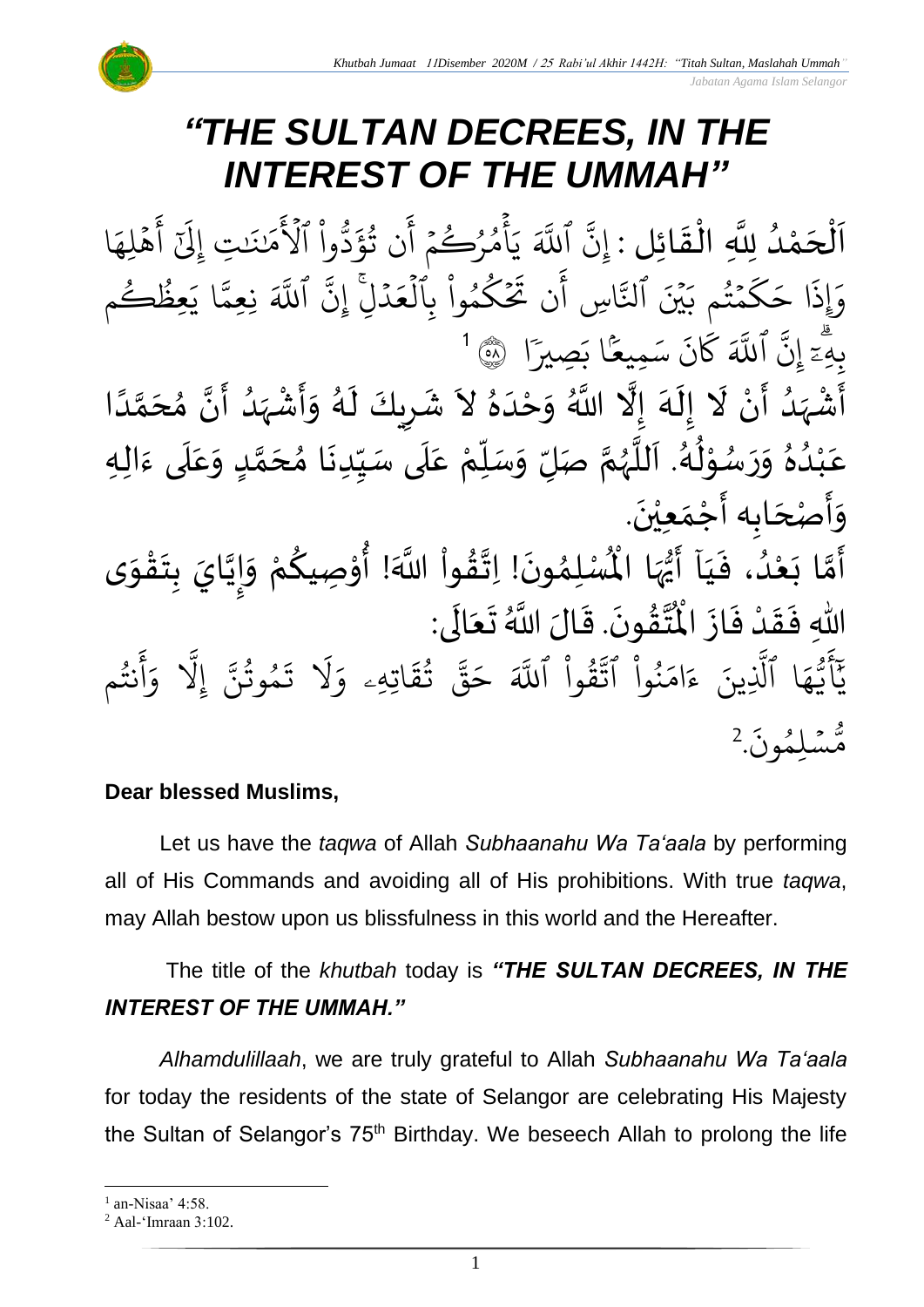

of His Majesty with sound health and security, *imaan* (faith) and obedience, ruling the state with justice and fairness, as well as protection from disasters and calamities.

In Islam, the just leader will be rewarded and privileged by Allah *Subhaanahu Wa Ta'aala*, in which they will be among those bestowed with the protection of Allah in the Hereafter, as in the *hadeeth* of Abu Hurayrah *radiyAllaahu 'anh* where Rasulullahصلى الله عليه وسلمsaid:

عَادِكٌ  $\frac{1}{2}$  $\mathbf{r}$ اللّهُ فِي ظِلّهِ يَوْمَ لَا ظِلَّ إِلَّا ظِلُّهُ: إِمَامٌ  $\frac{1}{2}$ ر<br>گ بر<br>ا ا<br>الح  $\tilde{\mathbf{r}}$  $\frac{1}{2}$ י<br>י  $\ddot{\phantom{0}}$ ِ<br>ا  $\frac{2}{3}$  iii  $\frac{2}{3}$ ؽؙ<u>ڟ</u>ؚڵؖؠۢٛؗؗ<br>ؽ ر<br>ر<br>ر  $\frac{3}{1}$ ُ<br>ٍ•  $\frac{9}{4}$ ية<br>مَكْبَعَة  $\frac{1}{2}$ ំ<br>រ

*"Seven (people) will be shaded by Allah by His Shade on the Day of Resurrection when there will be no shade except His Shade. (They will be), a just ruler..."*

*(al-Bukhaari)*

Being a just leader is an obligation upon all leaders. Imaam al-Hasan al-Basri once adviced Caliph 'Umar bin 'Abdul 'Azeez through his words, *"a just leader is no different than a mother who truly loves her child, whom she had conceived and gave birth with great pain, educated her child from infancy, with sleepless nights while caring for the child, she feels tranquil when the child is calmed, she would breastfeed the child and then carry him, she is at ease when the child is healthy and she is saddened when the child is unwell."*

#### **Dear beloved audience,**

Indeed, the Federal Constitution and the Laws of the Constitution of Selangor have stipulated that it is the responsibility of His Royal Highness the Sultan to rule the state and preserve Islam as the official religion of the state. As the Sultan, definitely this duty is an enormous task in ensuring that the state, its residents, and the religion of Islam remain prosperous, advancing, and safeguarded. All responsibilities entrusted will be questioned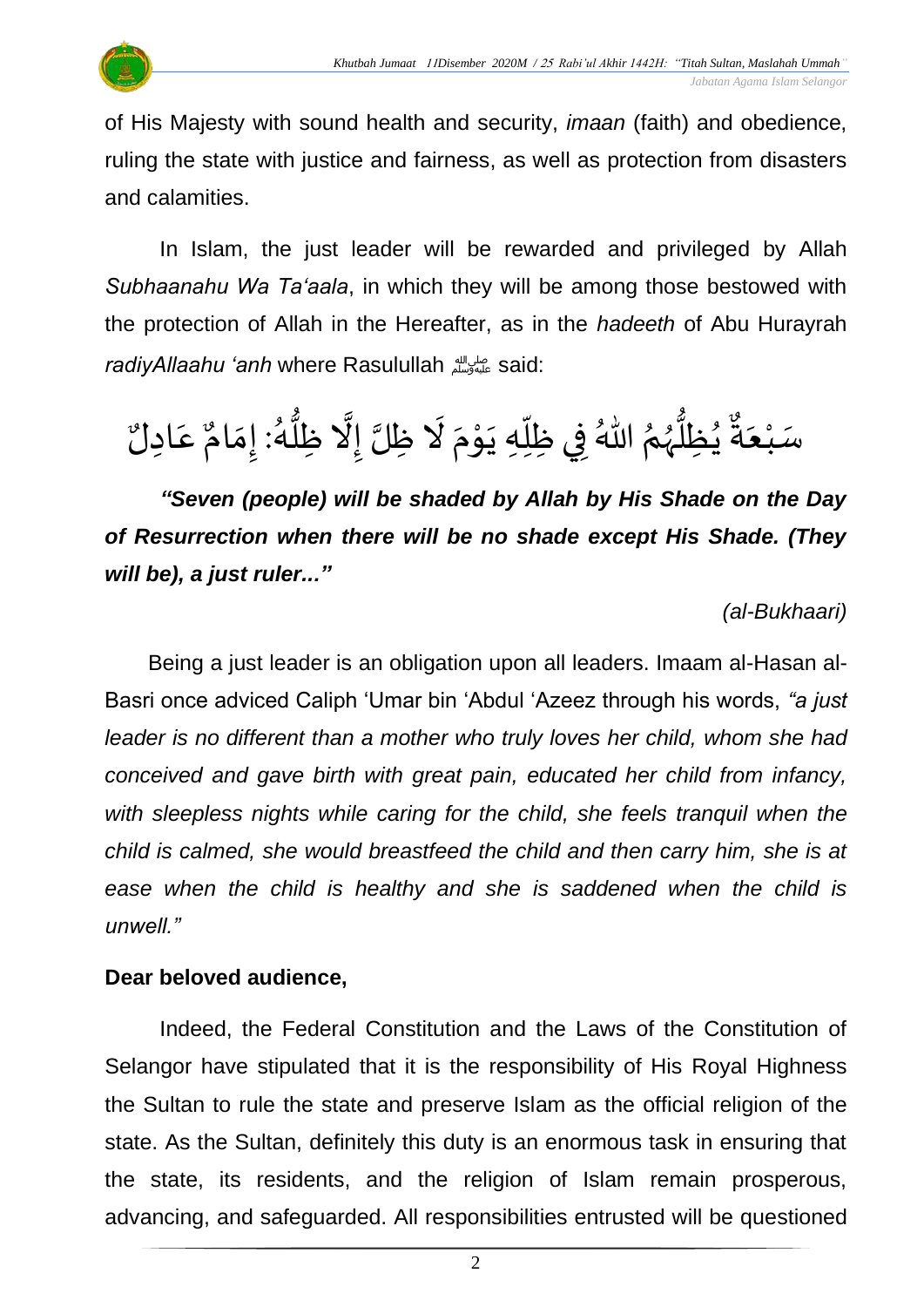

 *Jabatan Agama Islam Selangor*

by Allah *Subhaanahu Wa Ta'aala* on the Day of Judgment, as it was reminded in the narration of Anas bin Maalik *radiyAllaahu 'anh* where Rasulullahصلى الله عليه وسلمsaid:

ْ م َ أ ِكَ ل َ ذ َ ِفظ َ ح َ ، أ ُ اه َ ع ْ ر َ ت ا اسْ ا م َ ع ٍ اع َ ر لا ُ ك ِلٌ ائ سَ َّللا اَ ا ِن إ َ ع ا ي ضَ ُ ىي ا ت َ ِه ؟ ح ِت ْ ي َ ِل ب ْ ه َ ىأ َ ل َ ع لُ ُ ج ا الر لَ َ أ سْ

*"Indeed Allah will question every shepherd [leader] regarding what they are entrusted with, whether it was fulfilled or neglected? Even a man will be questioned about his household."*

*(an-Nasaa'i)*

#### **Beloved audience,**

His Royal Highness the Sultan plays a vital role as the protector of the people, whom are multiracial and multifaith. Even though Islam is the official state religion, the constitution allows for other religions to be practiced by its adherents with peacefulness. It is in this regard that His Royal Highness the Sultan serve as the protector of the people. It is His Majesty that is responsible in ensuring that His subjects live in harmony and mutually respectful of one another.

His Royal Highness the Sultan also plays a significant role in unifying the minds of the people. It is in this regard that the Sultan's sovereignty serves as the essence of the government. For example, in the current Covid-19 outbreak, His Majesty has consistently emphasized that all parties must remain vigilant, disciplined, and strictly adhering to the SOP in managing and breaking the chain of this outbreak. Moreover, the public interest where many are afflicted with great difficulties due to Covid-19 is to be given greater priority over certain political interests. This truly indicate that the Sultan has a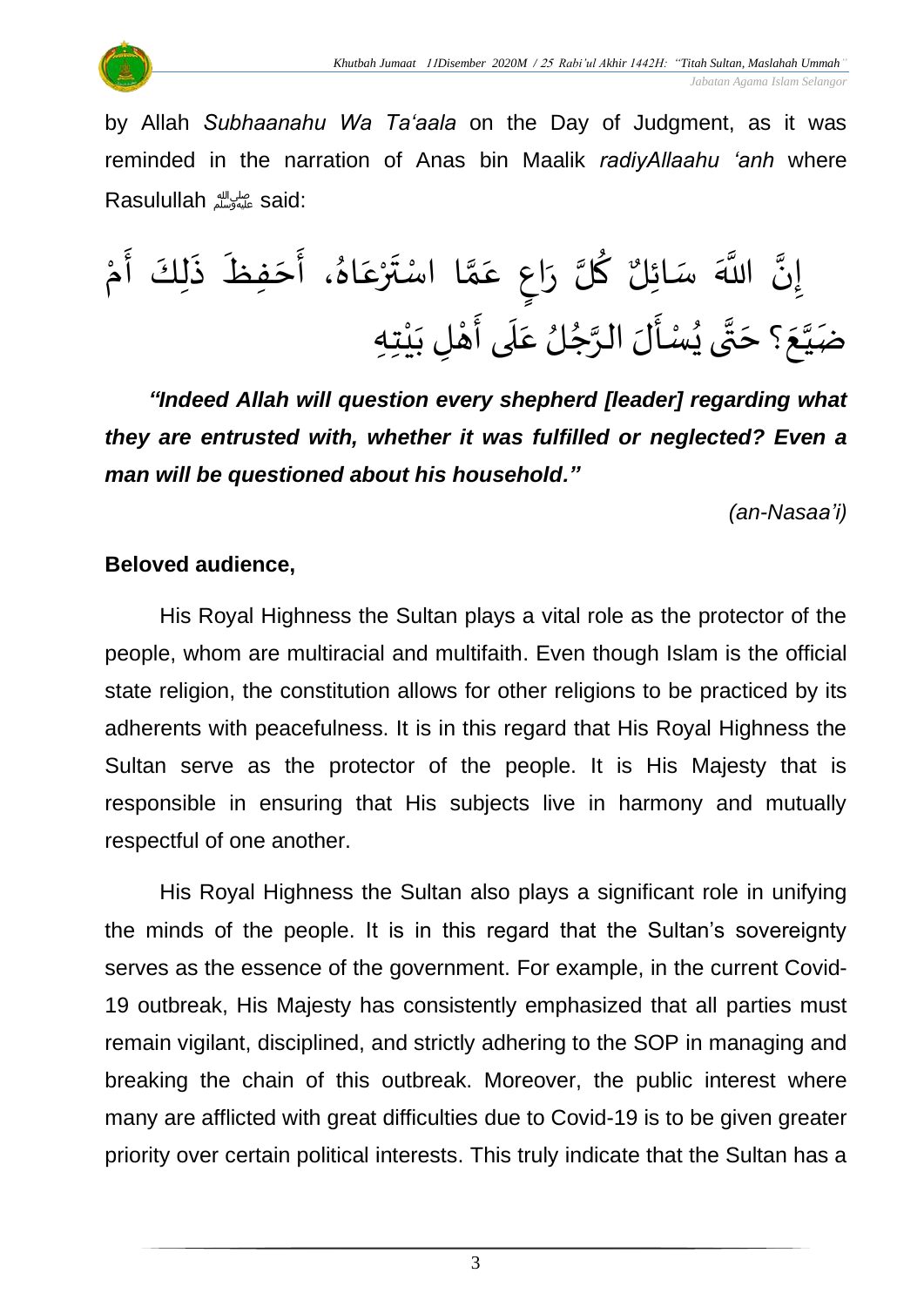

 *Jabatan Agama Islam Selangor*

great role in ensuring that the people's health and political stability comes first.

#### **Dear respected audience,**

Verily, the role and contribution of His Royal Highness the Sultan as the Head of Islamic affairs is truly undeniable in preserving the sanctity and spread of Islam. Whatever issues and problems that can threaten Islam and causing anxiety amongst Muslims such as deviant sects will be emphasized in His Majesty's decree. His Highness wants for teachings that are deviating, such as liberalism, to be addressed immediately so that they will not be imitated for it will corrupt the *'aqeedah* of the Muslims. His Highness also urged the Muslims to remain *istiqaamah* (steadfast) in clinging upon the authentic *'aqeedah* of *Ahl as-Sunnah wal-Jamaa'ah*. His Majesty wants more scholarly explanation to take place with regard to this creed, through studying the classical works in the *'aqeedah* of *Ahl as-Sunnah wal-Jamaa'ah* by certified preachers (*du'aat*).

#### **Beloved audience,**

His Royal Highness the Sultan is the *Ulil Amri* or Ruler that is *waajib* (obligatory) to be obeyed. His decrees are very clear in inviting towards good and the general benefit (*maslahah*) of the Muslim *ummah*. As subjects, we must uphold and embrace the order and advice of His Majesty, as well as manifesting undivided obedience. In Islam, obeying the ruler tantamount to obeying Allah and His Messenger, while defying the ruler is equal to disobeying Allah and His Messenger.

In the *hadeeth* of Abu Hurayrah *radiyAllaahu 'anh*, the Prophet صلى الله عليه وسلم stated: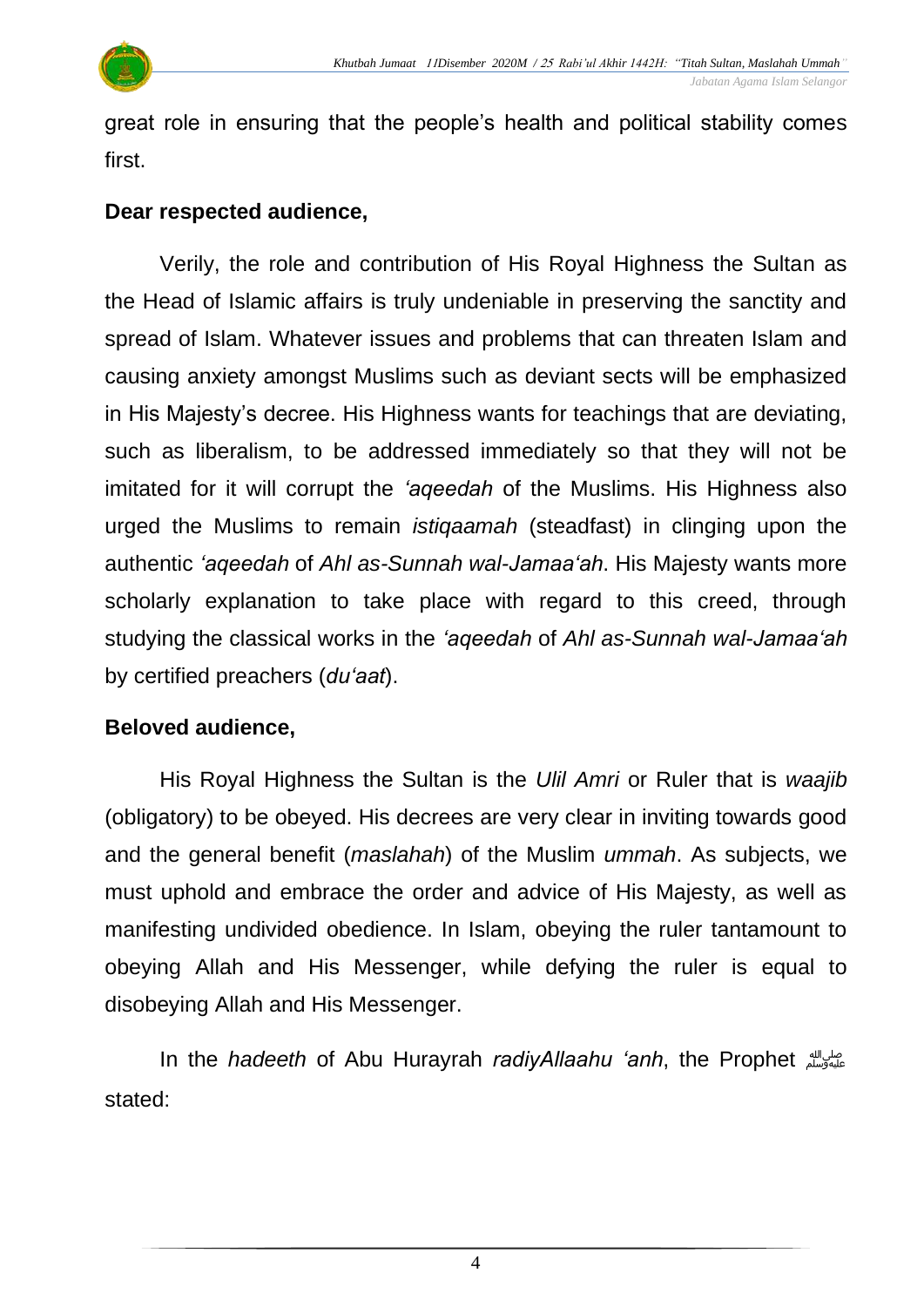*"Whoever obeys me, obeys Allah, and whoever disobeys me, disobeys Allah, and whoever obeys the ruler I appoint, obeys me, and whoever disobeys him, disobeys me."* 

*(al-Bukhaari and Muslim)*

For as long as the leader or ruler obeys Allah, then it is *waajib* upon us as the subjects to obey him.

#### **Respected audience,**

To end the *khutbah* this time, let us altogether take lessons from the following recommendations:

1. The Muslim *ummah* must have certainty that the authority conferred upon His Royal Highness the Sultan is an *amaanah* (trust) from Allah *Subhaanahu Wa Ta'aala* that is to be carried out in the best manner.

2. The Muslim *ummah* must remain cognizant that disobeying the Sultan's decree that does not contradict the *Sharee'ah* will only invite harm and destruction.

3. The Muslim *ummah* must have certainty that all decrees from the Sultan, whom is the Head of Islamic affairs, are for the sake of the *maslahah* of the *ummah* that are *waajib* to be obeyed.

ِجيِم ِ<br>سَ ِن الر ا  $\frac{1}{2}$ يظ ْ لن<br>مه لَّهِ مِنَ الشَّ عُوذُ بِاللَّهِ و<br>په و<br>م ِ<br>ج أ مُرِ  $\frac{1}{2}$ ہ<br>م<br>م وْلِي الا ْ م و<br>ع أ ر<br>ہ و ِ<br>ا ول س و ِ<br>سَ طِيعُوا الرَّ **ٔ** و<br>م .<br>ع أ  $\frac{1}{\alpha}$ و ِ<br>آک طِيعُوا اللَّهَ ُ<br>ا و<br>م ِ<br>ج أ ْ ا  $\frac{1}{\epsilon}$ بر<br>نوا ُو<br>و  $\frac{1}{2}$ ام  $\tilde{\zeta}$ ء ِينَ ِ<br>آ ا الَّذِ ِ<br>م ه ی<br>د سَ<br>ڊ ِ<br>ج  $\overline{\phantom{a}}$ ِ<br>د بد  $\frac{1}{2}$ سُولِ إِن كُنتُمْ و<br>په و و ِ<br>سَ الرَّ .<br>م ِ و بر<br>ا اللَّهِ ر<br>1 وهُ إِلَى و<br>م ور<br>منا وڻ<br>رد ُ  $\ddot{\cdot}$ ِ<br>نِكْتُمۡ فِی شَیۡ ءِ فَ **ہ**  $\frac{1}{2}$ و<br>په ر<br>م َ َٰز  $\ddot{\cdot}$ بَد  $\ddot{\phantom{0}}$ ِن ت إ  $\ddot{\cdot}$ مِنكُمْ فَم  $\frac{1}{2}$ و  $\ddot{\cdot}$ ِ<br>آ بِاللَّهِ  $\ddot{\cdot}$ تُؤْمِنُونَ ُو<br>و ہ<br>\$ و<br>په ا<br>آ أوِيلا ہ<br>م  $\ddot{\cdot}$ ِ<br>حَسَنُ تَ ُ  $\frac{1}{2}$ ِ<br>ج أ  $\frac{1}{c}$ و دوو<br>م دوو<br>بير  $\ddot{\cdot}$ خ لِكَ َ َٰ وۡمِ ٱلۡٱخِرِ ٰ ذَٰٰٓ  $\ddot{\phantom{0}}$  $\overline{\phantom{a}}$ ہ<br>1 اليہ َ<br>م وَالْيَوْمِ الْأَخِرِ ذَٰلِكَ خَيْرٌ وَأَحْسَنُ تَأْوِيلًا ۚ ﴾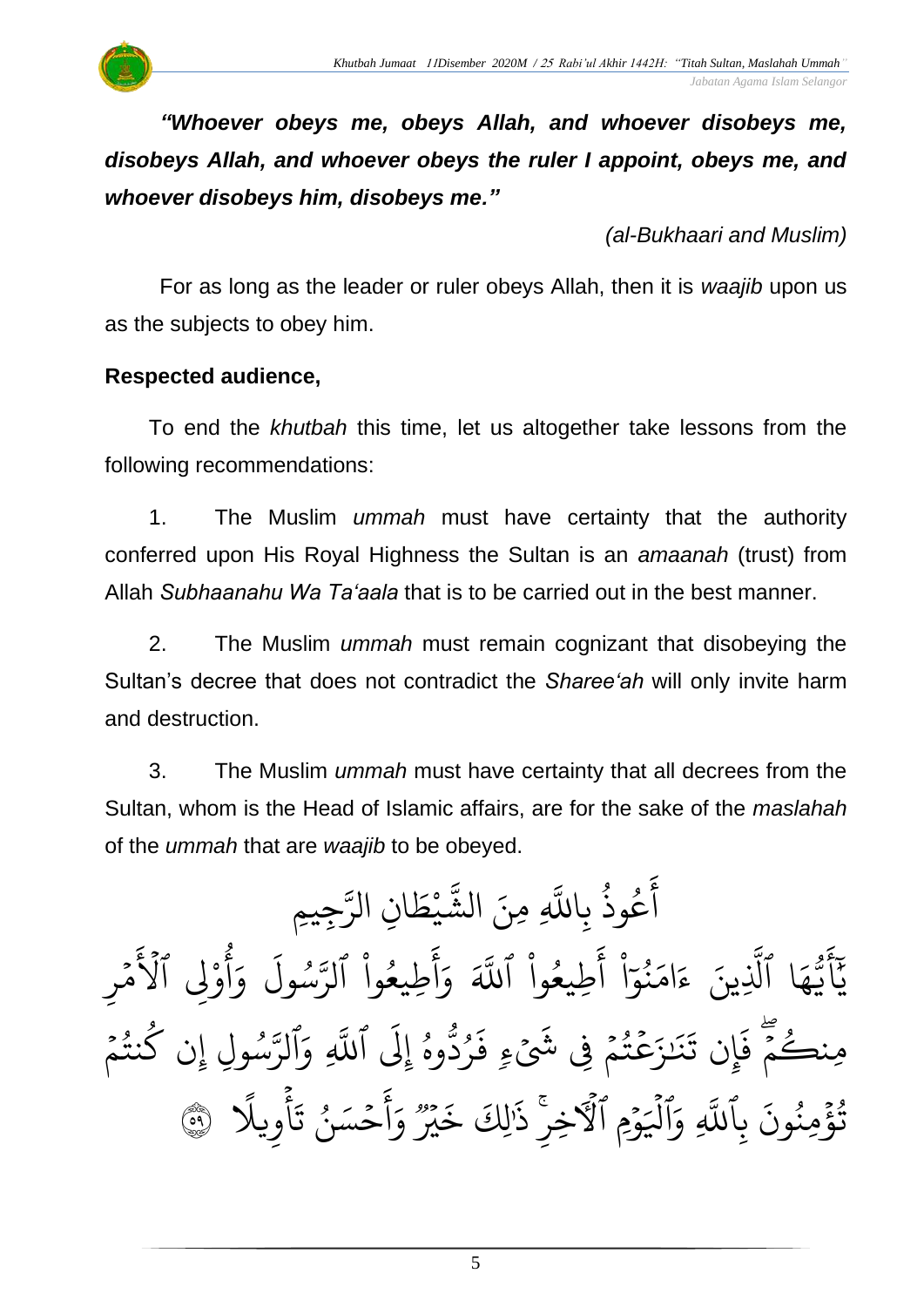*"O you who have believed, obey Allah and obey the Messenger and those in authority among you. And if you disagree over anything, refer it to Allah and the Messenger, if you should believe in Allah and the Last Day. That is the best [way] and best in result."*

*(an-Nisaa' 4:59)*

ْ اللّهُ فِي وَلَكُمْ فِي الْقُرْآنِ الْعَظِيْمِ، وَنَفَعَنِيْ  $\overline{\phantom{a}}$  $\ddot{\cdot}$  $\ddot{\phantom{0}}$  $\tilde{\cdot}$ ْ َ ْ ْ  $\frac{9}{4}$ ֦֧֦֧֦֧֦֧֦֧֦֧֦֧֦֧֜֜֜֓֓<br>**֡** ْ <u>ہ</u>  $\tilde{\mathbf{r}}$  $\frac{1}{2}$ ْ ء<br>وَ الأو بَارَكَ اللّهُ ۖ لِيُ وَلَكُمْ فِي الْقُرْآنِ الْعَظِيْمِ، وَنَفَعَنِيْ وَإِيَّاكُمْ بِمَا  $\frac{1}{2}$  $\ddot{\phantom{0}}$  $\frac{1}{\lambda}$ ْ <u>و</u> اتا<br>ا  $\frac{1}{2}$  $\tilde{\cdot}$ ة<br>الم ِ.<br>فِيْهِ مِنَ الآيَاتِ وَالنِّكْرِ الْحَكِيْمِ وَتَقَبَّلَ مِنِّيْ وَمِنْكُمْ تِلاَوَتَهُ، إِنَّهُ ْ ر<br>م ْ ∕<br>^ ْ ְ<br>ֳ<br>∙  $\sum$ ا<br>م  $\frac{1}{2}$  $\ddot{\phantom{0}}$ ا<br>ا ំ<br>រ  $\overline{\phantom{a}}$ ِ<br>أ∂ <u>ر</u> ا<br>م ِ<br>پہ  $\frac{1}{2}$ ِ<br>پُ  $\frac{1}{2}$ ِّ<br>ْ —<br>}<br>1 ا<br>تار<br>.  $\frac{1}{2}$ —<br>}<br>1  $\frac{1}{2}$ ۰<br>ام . ٍ<br>∕\* هُوَ السَّمِيْعُ الْعَلِيْمُ `<br>' َ ا<br>أ .<br>و ْ سه<br>ما  $\frac{1}{2}$  $\frac{1}{2}$ <u>ر</u> حَسِبِي حَسِبَةٍ.<br>أَقُولُ قَوْلِيْ هَذَا وَأَسْتَغْفِرُ اللّهَ الْعَظِيْمَ لِيْ وَلَكُمْ وَلِسَائِرِ  $\frac{1}{2}$ ْ <u>و</u>  $\tilde{\mathbf{r}}$  $\frac{1}{2}$ ْ إ  $\frac{1}{2}$ ់<br>រ َ ْ ∫<br>∕ ْ  $\ddot{\phantom{0}}$  $\frac{1}{2}$  $\frac{1}{2}$ َ ::<br>-<br>▲ ْ لمح ់<br>្ र<br>:<br>:  $\frac{9}{2}$ ا<br>ب . ُ َ الْحَوْنَ قُوْلِي هَذَا وَاسْتَعْفِرْ الله الْعَظِيمَ فِي وَلَّكُمْ وَلِلْهُ<br>لَّمُنْلِمِيْنَ وَالْمُمْلِمَاتِ، فَاسْتَغْفِرُوْهُ إِنَّهُ هُوَ الْغَفُوْرُ الرَّحِيْمُ ر<br>د ا<br>تار ۔<br>ڊ י<br>י ِ<br>په  $\geq$ ا<br>ف ์ $\overline{\phantom{a}}$  $\frac{1}{2}$ —<br>}<br>1 ا<br>تابع<br>•  $\frac{1}{2}$  $^2$ ֦֧֦֧֦ **ء** ا<br>ابر<br>ابرا  $\ddot{\ }$  $\frac{1}{2}$  $\frac{1}{2}$ و<br>پُ  $\frac{1}{2}$ ا<br>. ا<br>ا الْم

## **THE SECOND** *KHUTBAH*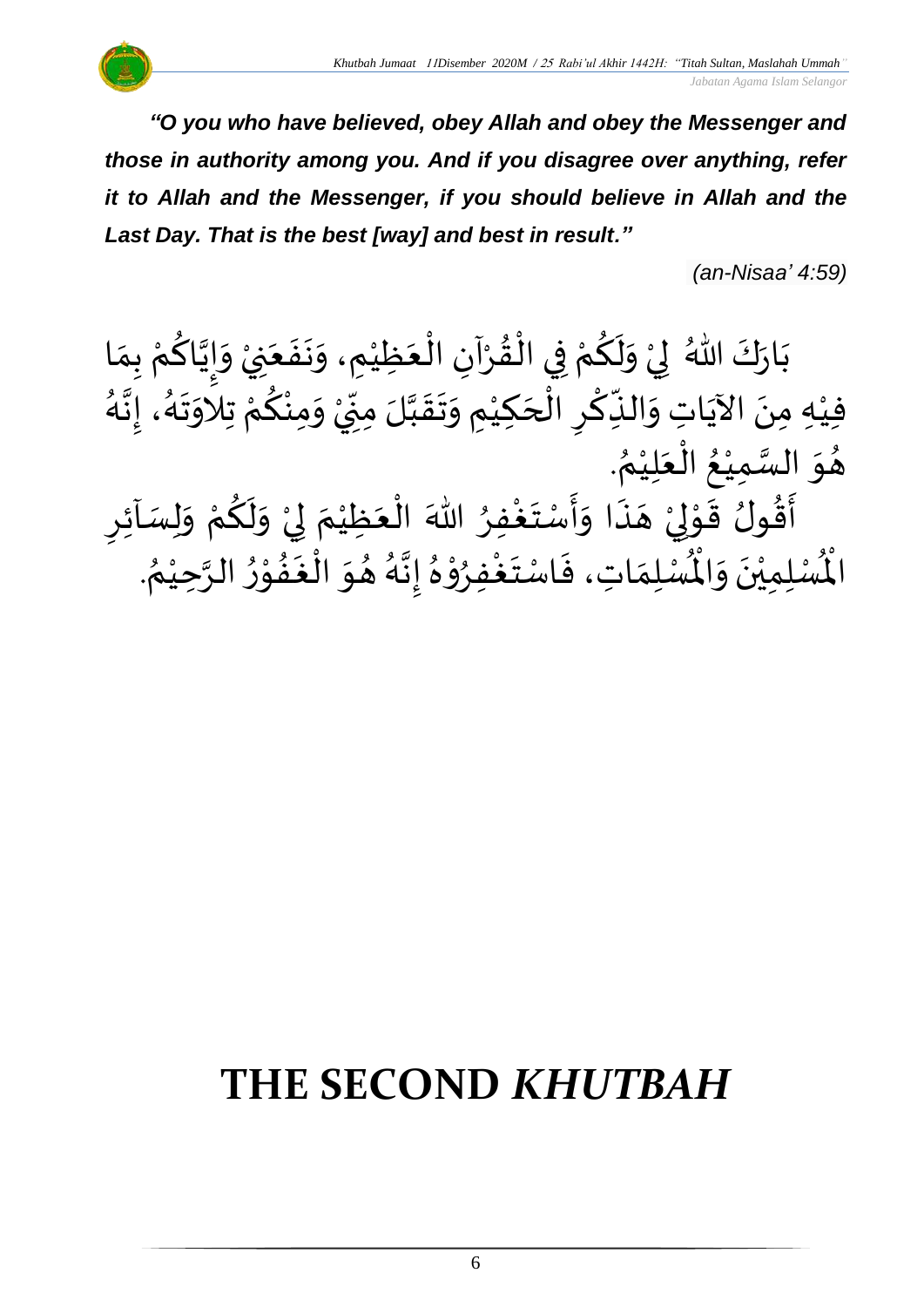*Jabatan Agama Islam Selangor*

ْ ِ<br>اَلْحَمْدُلِلَّهِ الَّذِيْ جَعَلَنَا مِنَ الْمُسْلِمِيْنَ، وَرَزَقَنَا مِنَ الطَّيِّبَاتِ  $\overline{\phantom{a}}$  $\frac{1}{2}$  $\frac{1}{2}$ ِّس ا<br>ا  $\ddot{\phantom{0}}$  $\ddot{\phantom{0}}$  $\ddot{\phantom{0}}$  $\ddot{\cdot}$  $\frac{1}{2}$  $\frac{1}{2}$  $\ddot{\phantom{0}}$ ْ جَمْدُلِلَّهِ الَّذِيْ جَعَلَنَا مِنَ الْمُسْلِمِيْنَ، وَرَزَقَنَا مِنَ الطَّيِّبَاتِ.  $\ddot{\phantom{0}}$  $\ddot{\phantom{0}}$  $\overline{\mathbf{a}}$ َ  $\overline{\phantom{a}}$ ا<br>ا ا<br>په و<br>و ់<br><  $\overline{\phantom{a}}$ ا<br>الم أَشْهَدُ أَنْ لَّا إِلَهَ إِلاَّ اللّهُ وَحْدَهُ لاَ شَرِيْكَ لَهُ، وَأَشْهَدُ أَنَّ مُحَمَّدًا ْ  $\tilde{\mathbf{z}}$ و<br>ا ً<br>زلا ْ ِ<br>پنج و<br>گ اتا ં<br>ત  $\tilde{\cdot}$  $\frac{1}{2}$  $\tilde{\phantom{0}}$  $\frac{1}{2}$ َ  $\frac{1}{2}$ ً<br>أ ن<br>م َ  $\frac{1}{2}$ ن<br>• ا<br>ج <br>ا  $\frac{1}{2}$ ْ  $\frac{1}{2}$  $\tilde{\cdot}$ و<br>گ  $\tilde{\mathbf{r}}$ ْ ِ  $\frac{1}{2}$ عَبْدُهُ وَرَسُوْلُهُ. اَللَّهُمَّ صَلِّ وَسَلِّمْ وَبَارِكْ عَلَى سَيِّدِنَا مُحَمَّدٍ ِّ  $\frac{1}{2}$ ے<br>آ ِ<br>م ْ  $\ddot{\phantom{0}}$ ์ $\frac{1}{2}$ ْ  $\frac{1}{\sqrt{2}}$  $\overline{r}$  $\frac{1}{2}$ ن<br>م ر<br>ر<br>ر ا<br>ا  $\ddot{\phantom{0}}$ و<br>گ  $\frac{1}{2}$ ּ<br>י و<br>ر  $\frac{1}{2}$  $\frac{1}{2}$  $\frac{2}{\lambda}$ .<br>و ْ .<br>م <u>لم</u> ل<br>م  $\overline{\phantom{a}}$  $\frac{1}{2}$  $\ddot{\phantom{0}}$ وَعَلَى آلِهِ وَصَحْبِهِ وَمَنْ تَبِعَهُمْ بِإِحْسَانٍ إِلَى يَوْمِ الدِّيْنِ. أَمَّا  $\overline{\mathbf{1}}$ .<br>م  $\tilde{\cdot}$ ن<br>م َ ِ ٝ<br>ؙ ِّ **→** י<br>י  $\ddot{\phantom{0}}$  $\ddot{\phantom{0}}$ ل  $\frac{1}{2}$ <u>ل</u> ֦֧֦֧֦֧<u>֦</u> <u>ر</u><br>-ْ ر<br>ر<br>ر  $\frac{1}{2}$  $\ddot{\phantom{0}}$ ំ<br>•  $\frac{1}{2}$  $\frac{1}{2}$ ֦֧<u>֦</u> حَدٌ، فَيَا عِبَادَ اللهِ، اِتَّقُواْ اللَّهَ، أُوصِيكُمْ وَإِيَّايَ بِتَقْوَى اللهِ ۖ  $\frac{1}{2}$ ֦֧֦֧֦֧֝<u>֦</u>  $\ddot{\phantom{0}}$ **ؚ** ن<br>•<br>•  $\frac{1}{2}$  $\frac{1}{2}$ ْ **∕**<br>م ُ<br>وُ ر<br>ا  $\frac{9}{4}$ ا<br>به<br>\*  $\ddot{\phantom{0}}$ َ َ  $\frac{1}{2}$ و<br>و ំ<br>រ  $\ddot{\ }$ .  $\ddot{\phantom{0}}$ تَقَوْنَ ֦֧֦֝<br>**֧**  $\frac{9}{4}$ ا<br>این<br>جو ر<br>مو فَقَدْ فَازَ الْمُ  $\ddot{\cdot}$  $\ddot{\cdot}$ **ٔ**  $\frac{1}{2}$  $\frac{1}{2}$ 

#### **Respected audience,**

Let us unite upon the basis of authentic Islamic *'aqeedah* that is certain and solidified. Let us unite upon any situations, firmly united facing any circumstances and enemy's threat, whether hidden or apparent. The unity of the Muslim *ummah* is the foundational strength towards the nurturing of *Khayra Ummah* (the best nation). Muslims are entitled to have differing views, what more in worldly matters, but the Muslim *ummah* must continue to unite in *fikrah* (thoughts) and understanding according to the guidelines of the *kalimah* (phrase) **لا إله إلا الله is, affirmative principles within al-Qur'an and** *al-Hadeeth,* as well as sound Islamic brotherhood principles.

In our effort to break the chain of Covid-19, it necessitate every Masjid attendees to remain disciplined and that it is *waajib* (obligatory) to abide by the Standard Operating Procedure (SOP) that has been outlined by JAIS (Selangor Islamic Religious Department), specifically in performing the *wudoo'* (ablution) at home, bringing one's own prayer mat, wearing the face mask while at the Masjid and *Surau*, and practicing social distancing. Those that are unhealthy or unwell are prohibited from performing *salaah* in the Masjid and *Surau*.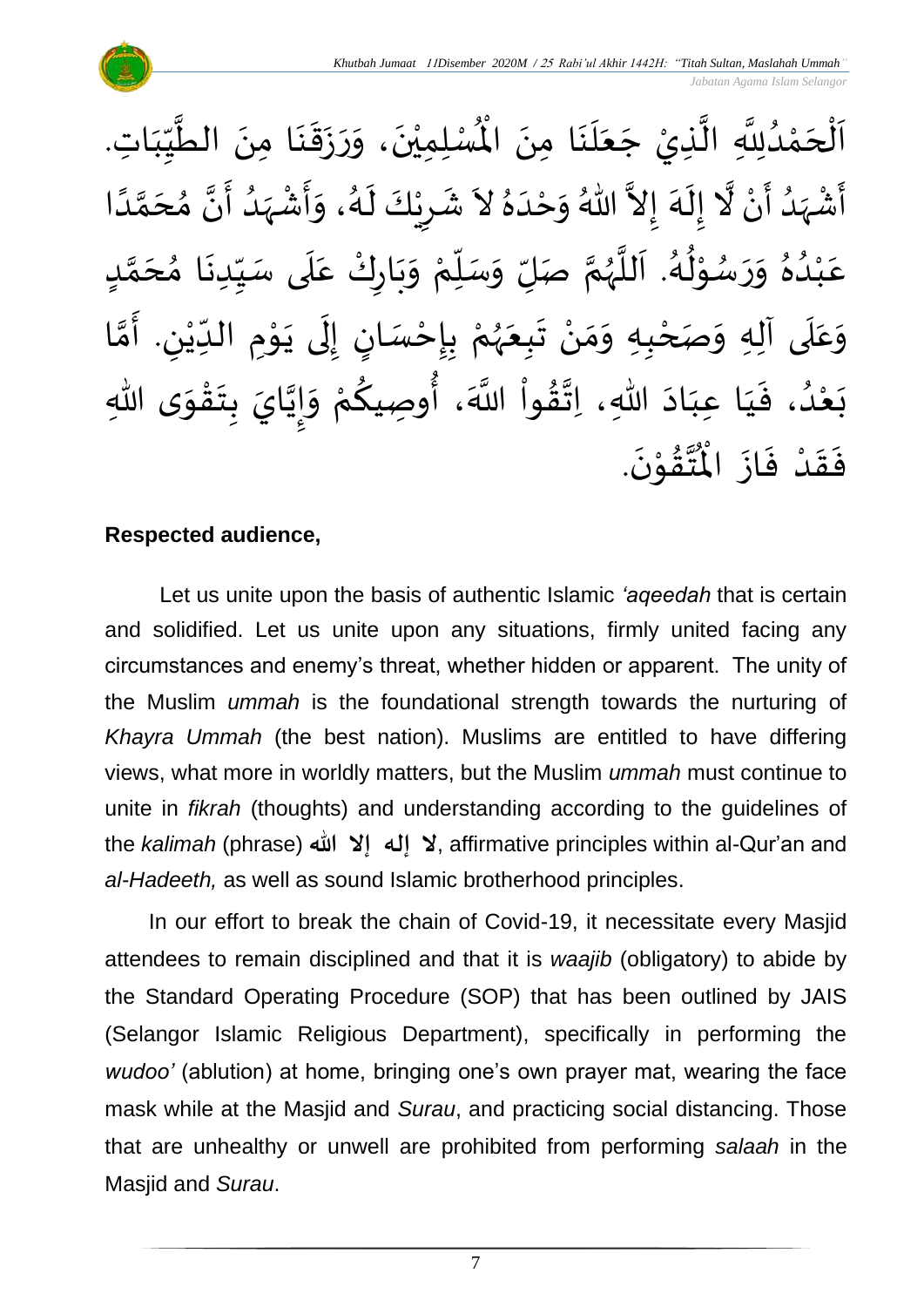*Jabatan Agama Islam Selangor*



O Allah, You are the Lord that is All Mighty, we are grateful to You for having bestowed upon us *rahmah* and blessings upon this state that continues to prosper and progress, and that its residents remain united, under the auspices and leadership of our Ruler as the Head of Islamic affairs in this state.

O Allah, protect us from calamities and pandemic such as Covid-19.

8